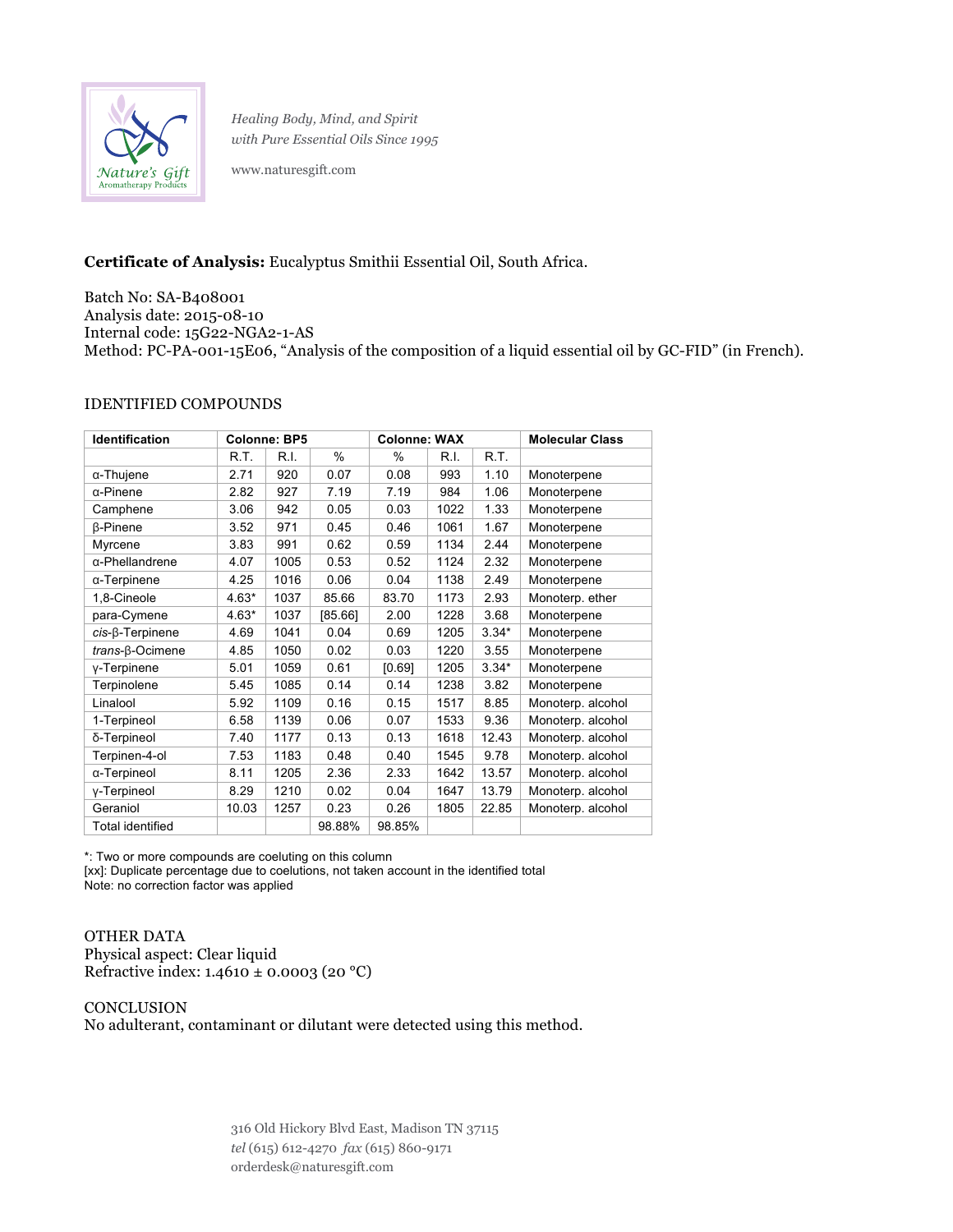

*Healing Body, Mind, and Spirit with Pure Essential Oils Since 1995*

www.naturesgift.com



316 Old Hickory Blvd East, Madison TN 37115 *tel* (615) 612-4270 *fax* (615) 860-9171 orderdesk@naturesgift.com